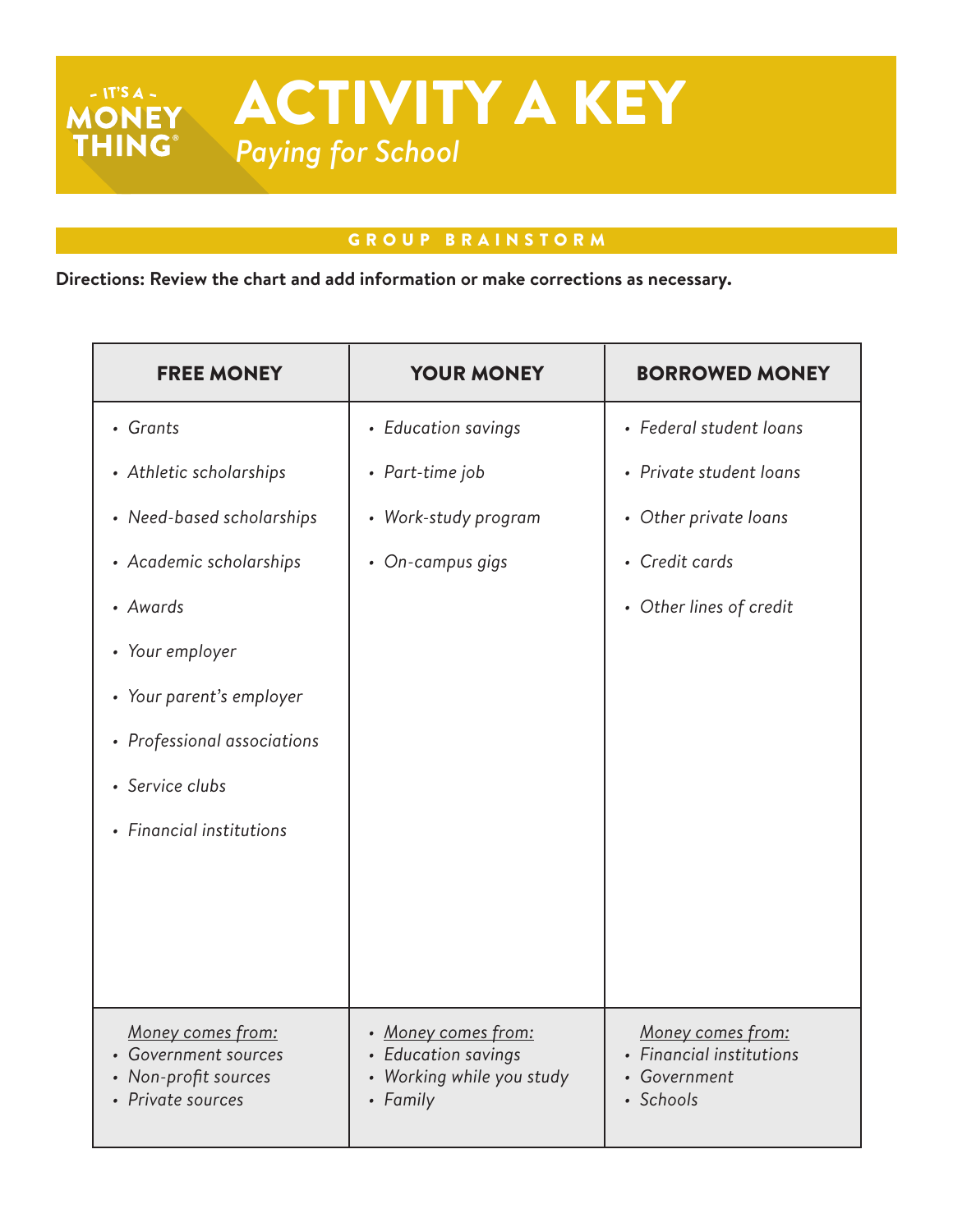ACTIVITY B ANSWER KEY MONEY *Paying for School*

### SAVE OR SPEND MATCH

 $- IT'S A -$ 

**Directions: Match up into 'save more' and 'spend more' pairs, finding the card with the opposite version of the choice shown on own card.**

| <b>SAVE MORE</b>                                                                                                                                | <b>SPEND MORE</b>                                                                                                                                         |
|-------------------------------------------------------------------------------------------------------------------------------------------------|-----------------------------------------------------------------------------------------------------------------------------------------------------------|
| • Went to community college for core<br>credits, then transferred to more expensive<br>school of choice to complete degree                      | • Went straight to expensive school of<br>choice and started in on core credits                                                                           |
| • Had a course containing material already<br>learned; challenged for those credits,<br>taking a test in order to skip the course               | • Had a course containing material already<br>learned; stayed in the course and went<br>over the material again in a new setting                          |
| • Looked at many scholarships, grants<br>and awards; applied for as many<br>as possible                                                         | • Looked at many scholarships, grants<br>and awards; never got around to applying<br>for any                                                              |
| • Looked far and wide for a scholarship,<br>then immediately started gathering<br>information, and applied right away                           | • Looked a bit for a scholarship, then<br>thought that without sports star status or<br>academic perfection, it would be a long<br>shot, so never applied |
| • Found out which grants and awards<br>might help out with school, then followed<br>through and tried for as much extra<br>funding as possible  | • Found out which grants and awards might<br>help out with school, then figured that<br>others with greater need would get the<br>money, so didn't apply  |
| • Applied for grants, awards and<br>scholarships before starting school, then<br>kept up on new deadlines throughout every<br>year of schooling | • Applied for grants, awards and<br>scholarships before starting school, then<br>started school and forgot all about it                                   |
| • Had lots of tuition to pay for school, got<br>a part-time job to help keep the cost from<br>adding up                                         | • Had lots of tuition to pay for school,<br>decided to focus on studying rather<br>than working part time, and pay the bill<br>after graduation           |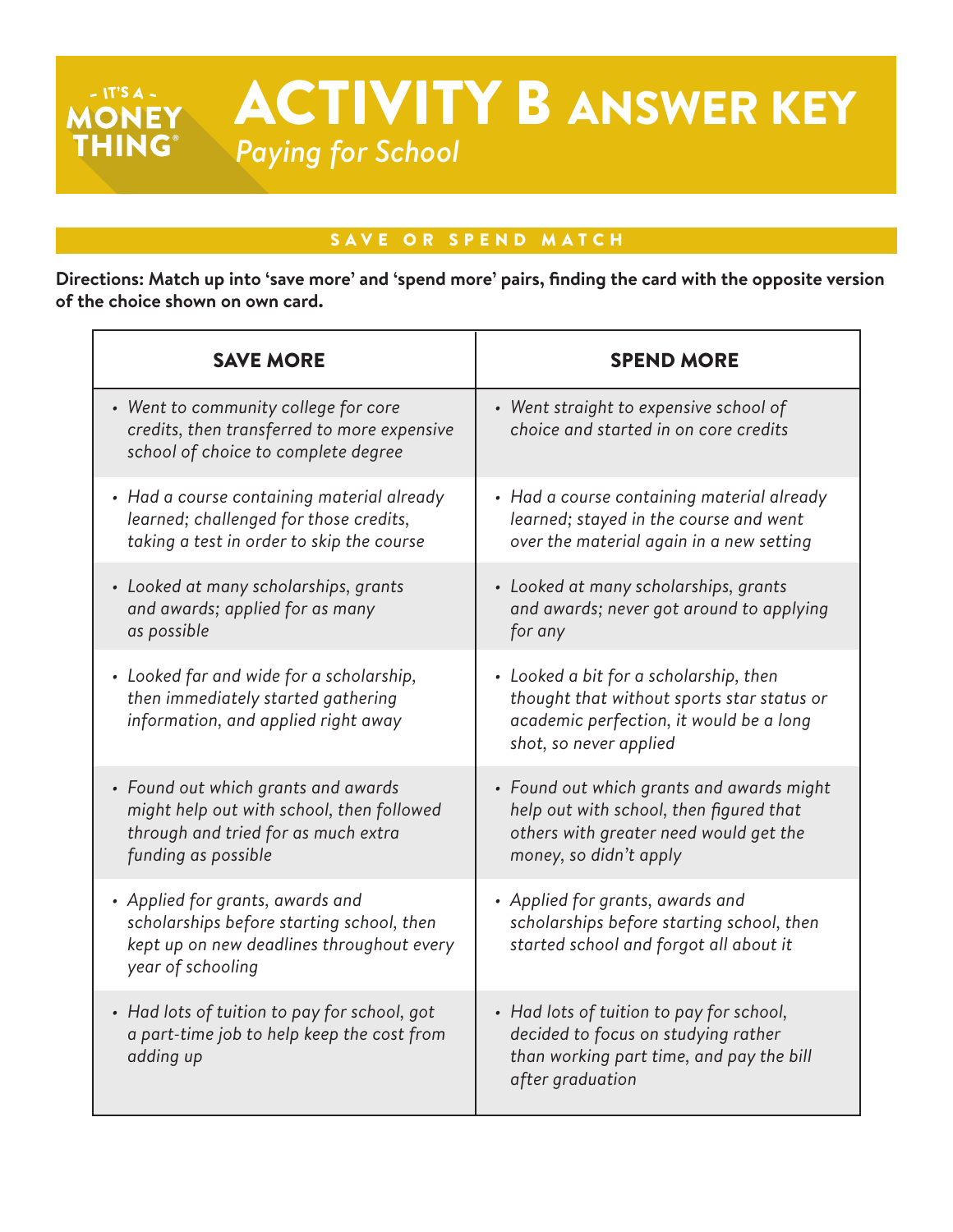# ACTIVITY B ANSWER KEY *Paying for School*

# SAVE OR SPEND MATCH

 $-$  IT'S A  $-$ 

**MONEY** 

| <b>SAVE MORE</b>                             | <b>SPEND MORE</b>                            |
|----------------------------------------------|----------------------------------------------|
| • Had lots of extra expenses for school,     | • Had lots of extra expenses for school,     |
| enrolled in a work-study program to help     | decided to study now and deal with the       |
| keep them from turning into future debt      | debt later, as a working professional        |
| • Got a student loan offer and borrowed      | • Got a student loan offer and borrowed      |
| as little as possible to prevent debt from   | as much as possible to have extra money      |
| piling up                                    | for school                                   |
| • Consolidated multiple student loans into a | • Consolidated multiple student loans into a |
| single loan with a lower interest rate       | single loan with a higher interest rate      |
| • Found out employer offers funding for      | • Found out employer offers funding for      |
| employee education, followed up with         | employee education, didn't bring it up to    |
| employer and got the process started         | avoid annoying the boss                      |
| • Participated in a local service club,      | • Participated in a local service club, but  |
| and applied for the education funding        | never thought to check if they offer any     |
| they offer                                   | education funding                            |
| • Heard about extra grant money that may     | • Heard about extra grant money that may     |
| be available through parents, did the        | be available through parents, decided        |
| research and worked with parents to get      | to be independent and handle education       |
| the funding                                  | funding alone                                |
| • Wanting a loan with more flexible          | • Wanting a loan with more flexible          |
| repayment options, applied for a             | repayment options, applied for a private     |
| government-funded student loan               | student loan                                 |
| Wanting student loans that could be          | Wanting student loans that could be easily   |
| easily consolidated later, applied for       | consolidated later, applied for private      |
| government-funded student loans              | student loans                                |
| • Sold old textbooks, tutored other students | • Kept old textbooks for sentimental         |
| and worked as a teacher's assistant to       | value, and ignored tutoring and other        |
| earn extra money for school                  | on-campus gigs                               |